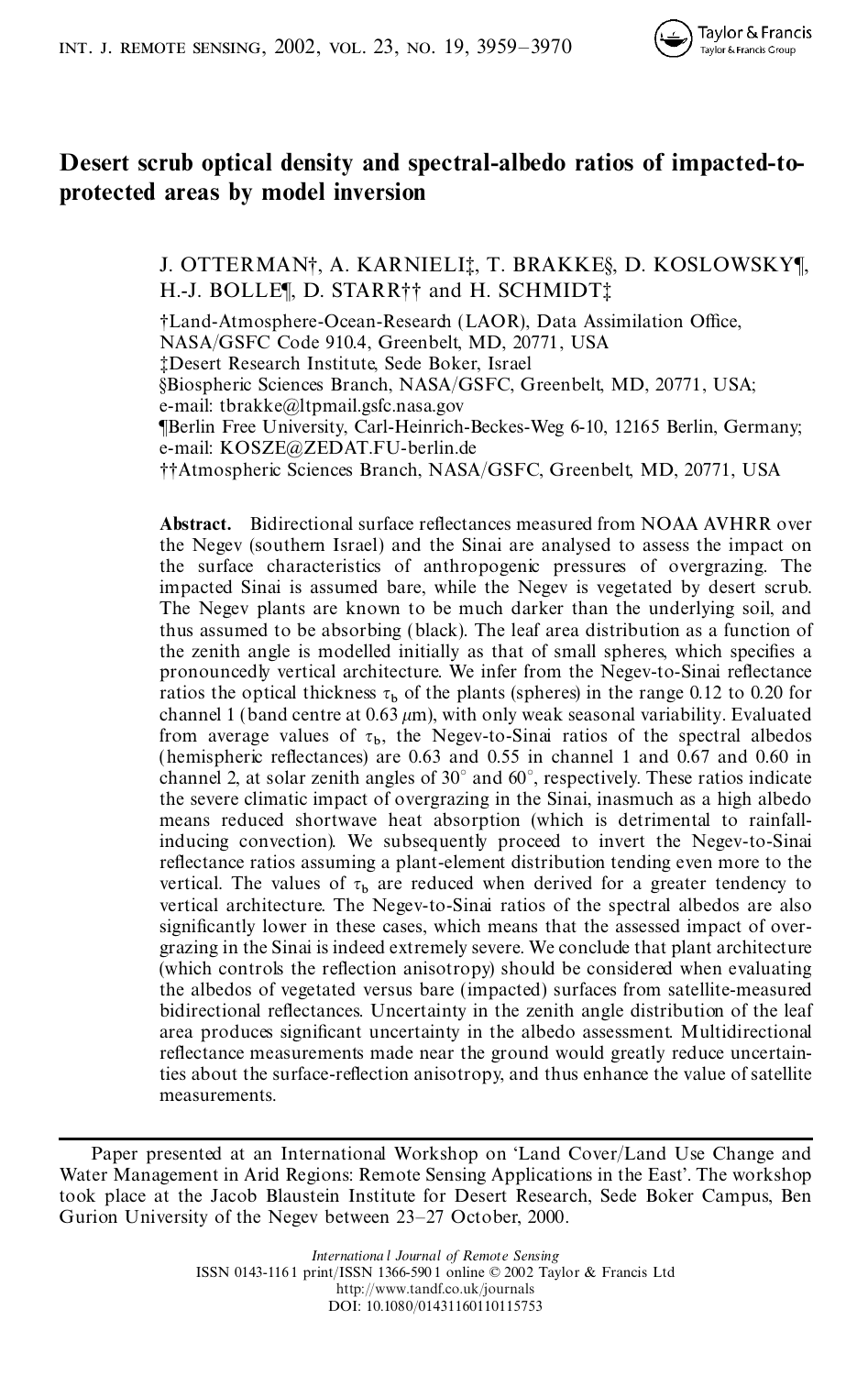# **1. Introduction**

In an interesting recent study of surface characteristics, researchers at the Jacob Blaustein Institute for Desert Research of the Ben-Gurion University (Sede Boker Campus in Israel) analysed seasonal vegetation dynamics by calculating from Landsat data the Vegetation Index (essentially, the ratio of the reflectance in the infrared part of the solar spectrum,  $0.7-1.2 \mu m$ , to that in the visible (red) band, wavelengths below 0.7  $\mu$ m) along a north-to-south transect in Israel from the Galilee in the north, to the northern Negev in the south (but not into the Sinai, beyond the Negev). The increases in the Index during the growing season indicate the increased density of the plant cover. Thus, the Vegetation Index has proved itself once more to be a pertinent tool for assessing green plant density and crop vigour, just as it has in many studies of Landsat data. Indeed, band selection for the Landsat Multispectral Scanner System (MSS) was based on the well-established finding that green plants absorb strongly in the red band (low reflectance, mainly because of the chlorophyll absorption), but predominantly scatter (high reflectance) in the solar infrared (Breece and Holmes 1971, Blad and Baker 1972, Colwell 1974, Bunnik 1978).

The Vegetation Index is not an appropriate measure, however, of the natural plant cover in arid areas where precipitation is below 250 mm  $v^{-1}$ . Sparse plant cover, called desert scrub, which grows under low moisture conditions, consists only of species that survive the dry season with minimal evapotranspiration . The prophet Jeremiah's description (Chapter 2, Verse 2), '... in the desert, in the land not sown,' is a pertinent definition of such regions. Hunting or grazing (under nomadic practices) is possible, but not conventional agriculture (the Biblical term *midbar*, usually translated as desert, but sometimes as wilderness, implies grazing land). The flora of the Negev and the *much* sparser flora (as a result of overgrazing and gathering of plants for firewood) of the northern Sinai are both described by Otterman *et al.* (1975).

Desert scrub is much darker than the underlying soil in the visible (see the photographs of the steppe regions in Dregne, 1970), *and* also in the infrared spectrum, as is shown in analyses from MSS measurements over the bright, overgrazed Sinai and the much darker Negev that was protected from overgrazing (for the initial study by microdensitometer of MSS black-and-white transparencies, see Otterman (1974); for more accurate calculations, from MSS digital tapes, see Otterman and Fraser (1976)). The Negev-to-Sinai reflectance ratios in any MSS spectral band conveniently quantify the spatial difference produced by anthropogenic impact (but comparing *hemispheric* reflectances is more appropriate for climate-related studies, see later discussion). The ratios are surprisingly similar in each band, so taking a broad-band average is also a reasonable quantifier of the impact. This type of measurement was used to assess a *temporal* change in the surface albedo by Courel *et al*. (1984), who analysed the change that occurred in the Sahel (fringe region of the Sahara) between satellite passes approximately six years apart.

The Landsat MSS scans through a small angle only, and thus the measured reflectances can be approximately regarded as taken from the zenith, that is, as nadir reflectances. Reflectances measured from Landsat are commonly used for detection of change in the surface (Courel *et al*. 1984). For isotropic (Lambertian) surfaces the reflectance does not depend on viewing/illumination geometry. For such surfaces, off-zenith reflectances (now available from NOAA Advanced High Resolution Radiometer, AVHRR) are equivalent to the nadir measurements, and likewise equivalent to the hemispheric reflectances (spectral albedos). For anisotropic surfaces, nadir reflectance is directly useful as change-detection parameter only as long as the solar zenith angle does not change significantly (cloudless conditions are implied).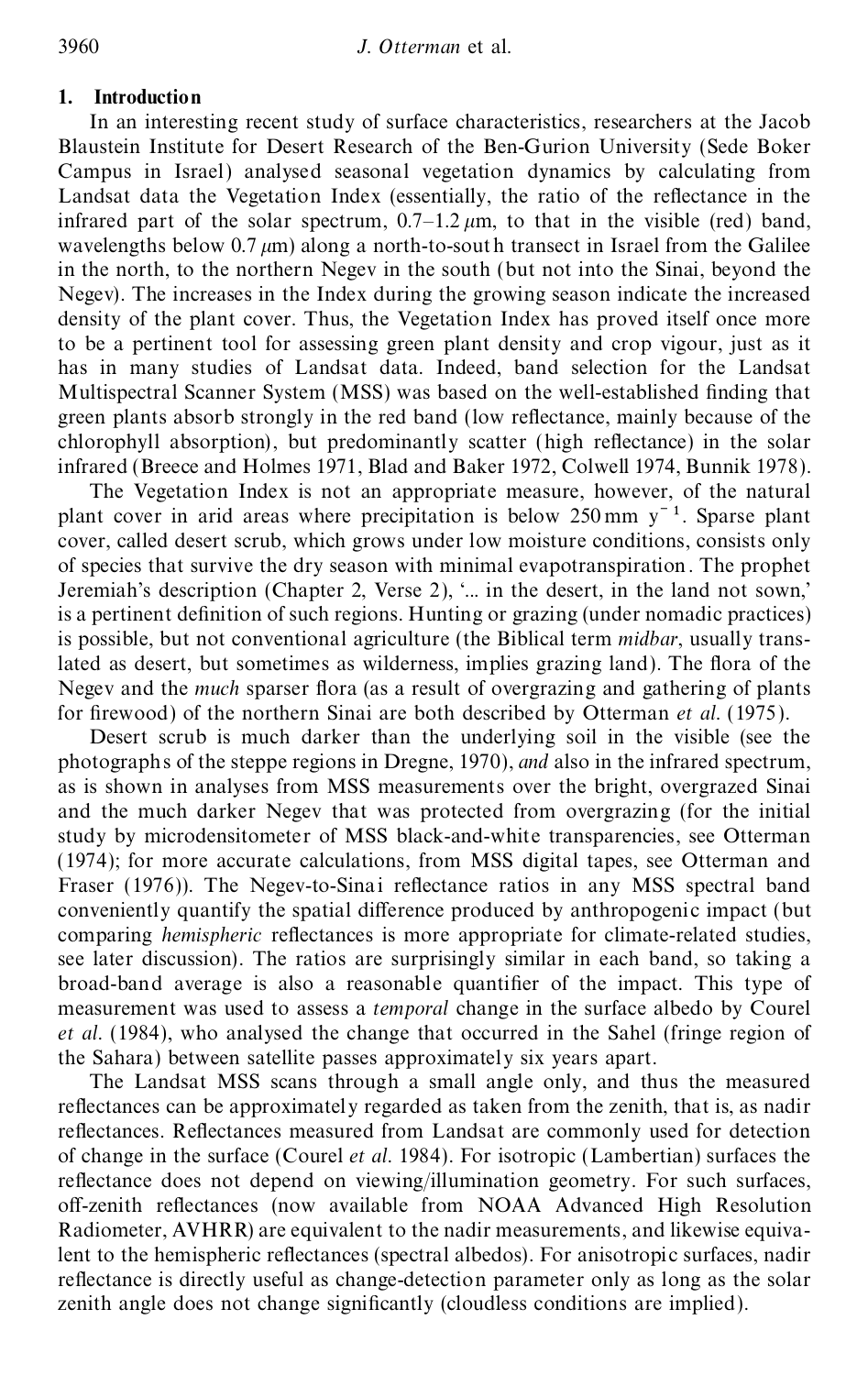Signicant anisotropy can characterize bare desert sands (Coulson 1966, Coulson and Reynolds 1971, Pinty *et al*. 1989) as well as desert scrub surfaces (Deering *et al*. 1993). For a bare sandy surface, the hemispheric average tends to be *higher* than the nadir reflectance because of pronounced backscattering (reflection into the solar quadrant; this effect is smoothed-out for coarse-resolution reflectances of undulating sands). Conversely, for a desert scrub surface, the hemispheric average is *lower* than the nadir reflectance because the very dark, predominantly vertical plants intercept the rays reflected from the soil off-zenith more strongly. Thus, the Negev-to-Sinai nadir-reflectance ratios, measured by Otterman (1974) and Otterman and Fraser (1976), as well as the ratios for the border areas in the former Soviet Union, protected from overgrazing, to the overgrazed Afganistan (see Otterman 1981a), underestimated the ratio of the hemispheric reflectances. This problem of surface anisotropy is addressed in our present study by analysing bidirectional (off-zenith) reflectances measured by AVHRR.

The AVHRR measurements provide the capability to assess reflectance anisotropy as demonstrated by Koslowsky (1996, 1998), inasmuch as data are available for a range of view directions and zenith-angles of solar illumination. Koslowsky's main interest was to convert off-zenith view data to nadir reflectances to be used as change-detection indicators. By this approach, the nadir-correction factor was compiled for desert areas, the Tuscany region in Italy, the Iberian Peninsula, and some regions in mid-Europe.

We apply here the anisotropy information to derive ratios of *hemispheric* reflectances. Lack of information about reflection at large-zenith angles prevents a truly accurate determination, as discussed by Kimes and Sellers (1985) and Otterman (1985). We present here a new model for the desert scrub canopy, which is applied to assess uncertainties that arise when the canopy architecture is not known.

## **2. Satellite data preprocessing**

The present study is based on NOAA-14 AVHRR satellite data, which were transmitted to the receiving station in Sede Boker (Negev, Israel) in the afternoon (around 13:30). The satellite images were received in High-Resolution Picture Transmission (HPRT) format: 10-bit precision, and 1.1 km spatial resolution at nadir. NOAA-14 AVHRR images of Israel were obtained for the two-year time period from June 1995 to April 1997.

The study areas were extracted from all the available images that fulfill a certain quality requirement, for example, 'cloud-free'. The distortion introduced by the extreme scan angle was reduced by limiting the use of the images to the satellite zenith angles within 30° of the nadir. The entire processed time period is represented by several images per month.

The major problem of any analysis of AVHRR data is the lack of radiometric calibration on board. The high slant angle, which distorts radiometric observations at off-nadir angles, makes atmospheric correction highly important. These factors have to be considered in order to get relevant results about the spectral properties of the Earth's surface.

For a detailed application of AVHRR data, the raw AVHRR 10-bit digital numbers (DN) must be converted into more meaningful physical quantities such as radiance and reflectance. Although the raw digital counts do provide some information about the relative behaviour of various surfaces (relative brightness), the 10-bit digital numbers must be converted to real physical parameters. This process of data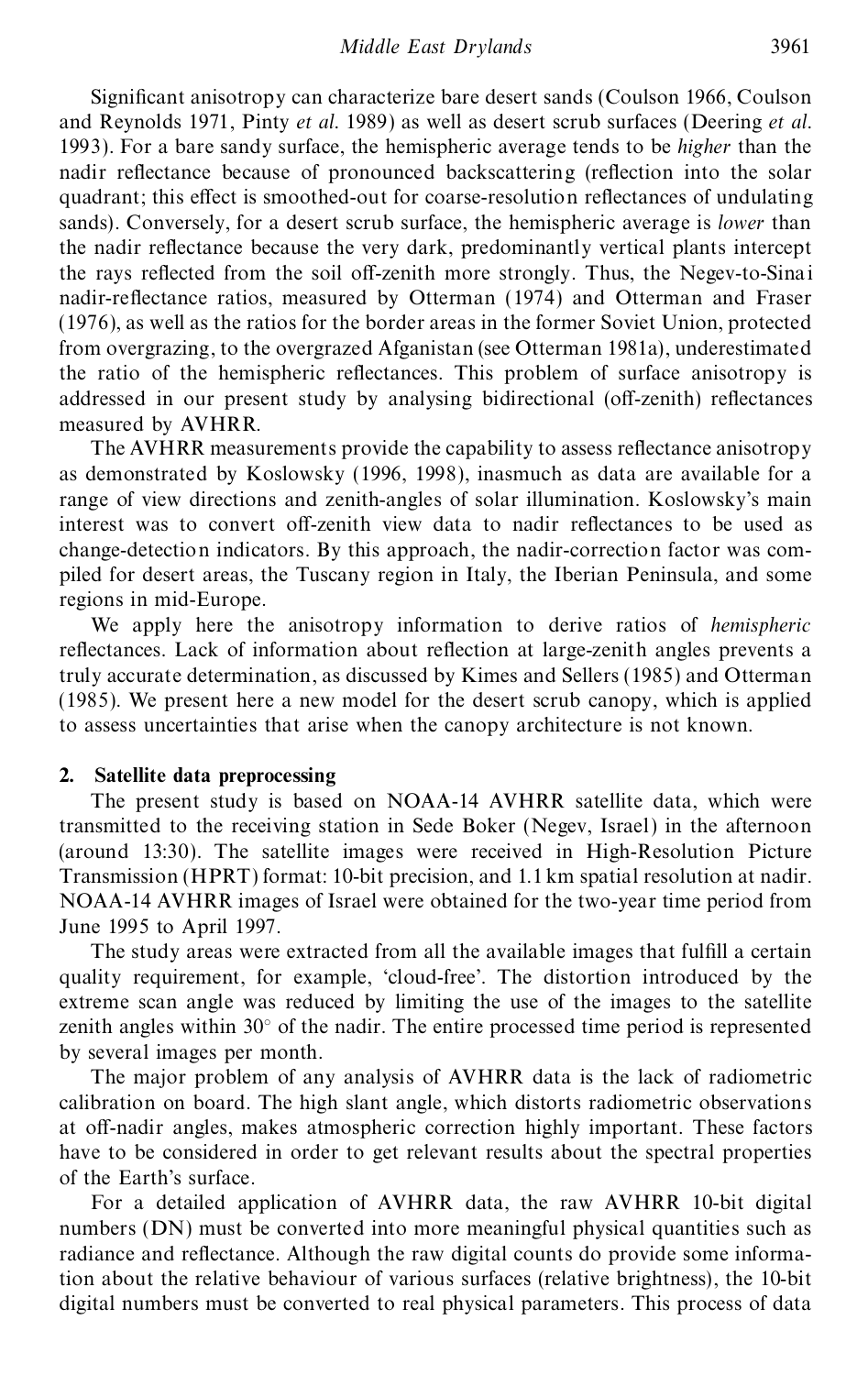calibration of the visible and the near-infrared channel is based on calibration coefficients (Rao and Chen 1996). Within this study the pre-launch calibration coefficients or post-launch calibration algorithms were applied for the entire dataset.

This study applies the calibration procedure for channels 1 and 2 of the NOAA-14 AVHRR, based on the work of the group at the NOAA/NESDIS Office of Research Application (Rao and Chen 1996). The authors observed an upward trend in the 'slope' for both channels after the processing and analysis of AVHRR data from 10 years of a bright desert surface (Libyan Desert). This trend indicates a loss in sensitivity of the sensor instrument over time. Two calibration methods were applied and compared in order to study the influence of sensor degradation on geophysical products.

The radiance values calculated by use of the pre- and post-launch calibration coefficients represent only the 'top of atmosphere' (TOA) radiance. Rao and Chen (1998) revised their calibration (NOASIS internet release for NOAA 14 AVHRR users). This recalibration is quite important for 1998, but not substantial for the period of the study. Considering that we use *ratios* of reflectances, the discrepancy is not signicant. The atmospheric correction was applied to both data sets with the different radiometric calibration. As mentioned above, NOAA/AVHRR data were acquired from the receiving station in Sede Boker. Data about the atmospheric condition during the acquisition of the AVHRR images were available from a ground meteorological station in Israel.

Estimates of total precipitable water and aerosol properties of the atmosphere were obtained from a CIMEL automatic tracking sunphotometer (Holben *et al*. 1998) installed in Sede Boker. The CIMEL sunphotometer has a 1.0-degree full angle field of view and measures with a frequency of 15 minutes. Movable filters are mounted in a rotating wheel. Standard filters located at 440, 670, 870 and 1020 nm are used for aerosol detection. An additional channel at 940 nm is used for measuring the water vapour content. The automatic tracking sunphotometer measured the radiance during the acquisition of the NOAA/AVHRR images.

Daily variations of atmosphere optical thickness are much higher than that of water vapour content. Consequently, in order to correct for atmospheric effects, one should measure the atmospheric variables exactly at the time of data acquisition. The automatic tracking sunphotometer met the above requirement. Sky radiance and atmospheric optical thickness were measured at the time of the NOAA/AVHRR image acquisition.

Atmospheric correction of the TOA reflectance was carried out using the Second Simulation of the Satellite Signal in the Solar Spectrum (6S) algorithm (Vermote *et al.* 1997). This computer program allows the estimation of the solar radiation backscattered by the Earth surface–atmosphere system, as it is observed by a satellite. For successful atmospheric correction, the code requires estimates of water vapour and aerosol content in the atmosphere. In this study, the following corrections were implemented for the AVHRR channels 1 and 2:

- Molecular correction—correction for Rayleigh scattering and absorption by stable gaseous constituents of the atmosphere  $(CO_2, O_2, O_3)$ .
- Aerosol correction—correction for scattering and absorption by aerosols based on the aerosol optical depth at 550 nm.
- Water vapour correction—correction for absorption by water vapour in the near-infrared part of the spectrum based on the total precipitable water (cm) in the atmosphere.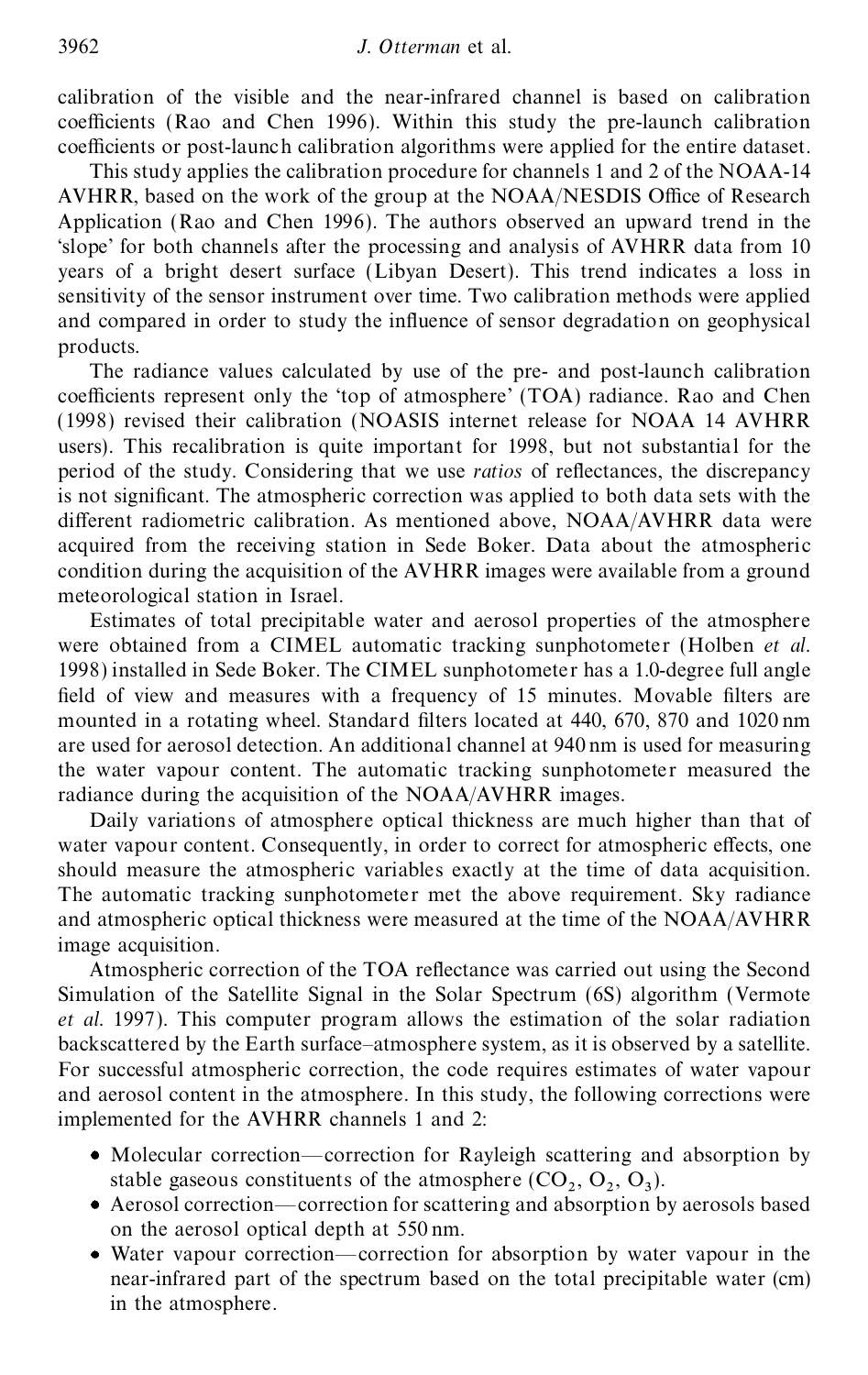The acquisition date (Sun-Earth distance), the solar zenith and azimuth angle, and the zenith and azimuth angle of the satellite describe the geometrical conditions for the satellite overpass.

Based on the CIMEL measurements during the acquisition of the AVHRR images, the water vapour content of the atmosphere could be specified. As well as this parameter, the ozone content of the atmosphere was entered in the model. With these parameters the program is required to compute the gaseous absorption and the Rayleigh component. The aerosol content is another important parameter. The new version of the code includes a desert aerosol model, which was used in this study. From CIMEL measurements, we were able to fix the aerosol content of the atmosphere by entering the aerosol optical thickness  $(\tau)$  at the reference wavelength  $\lambda = 550$  nm. Thus, we expect that our atmospheric correction is quite reliable. Considering that we analyse here the ratio of reflectances of two neighbouring scenes in the same frame, no appreciable errors are likely unless the atmosphere departs strongly from the plane-parallel assumption across the Negev/Sinai border.

The image data were geometrically corrected to a master image based on ground control points and applying a transformation second order. The accuracy of the correction lies at the subpixel level. The RMS error was plotted against the satellite zenith angle to determine the effect of off-nadir views on registration accuracy. The results show that the largest RMS errors are not associated with viewing geometry due to the fact that only images with a view angle less than 30° were analysed.

## **3. Inversion of the model**

The present study is based on NOAA/AVHRR satellite data, with a spatial resolution of 1.1 km at nadir, received in Sede Boker almost daily. NOAA-14 AVHRR images of Israel were obtained for the two-year time period from June 1996 to June 1998. After pre-analysis, the Negev-to-Sinai reflectance ratios,  $R_n/R_e$ , were computed for each satellite pass in two AVHRR spectral bands: visible band  $1 (0.63 \mu m)$  bandcentre) and infrared band 2 (0.85  $\mu$ m band-centre); for details of AVHRR operation see Cracknell (1997). Since the Negev plant elements are by a factor of about four darker than the underlying sandy soil, we assume that the elements are non-reflecting, that is, absorbing (this involves some inaccuracy, which we accept here). While the desert scrub plants are characterized by a pronounced tendency to the vertical, a distribution sin *i* of the leaf area in the zenith angle *I* is assumed in this section (but a more general model, with a stronger or weaker tendency to the vertical architecture is analysed later). This distribution characterizes plant elements as small spheres, or alternatively, as very small planar leaves (fragments) scattered randomly in the canopy. After breaking up the spherical shells, we retain the original orientation of the fragments in the spherical shell.

From the  $R_n/R_e$  ratio we compute the plant optical thickness  $\tau_b$  by inverting our model:

$$
\frac{R_{\rm n}}{R_{\rm e}} = \exp(-\tau_{\rm b}V) \tag{1}
$$

where *V* quantifies the illumination/observation geometry, that is, the dependence of  $R_n/R_e$  on the solar zenith angle  $\theta_o$  (we consider here only the direct solar beam) and the view zenith angle  $\theta_{\rm v}$ :

$$
V(\theta_{o}, \theta_{v}) = \frac{1}{\cos \theta_{o}} + \frac{1}{\cos \theta_{v}}
$$
 (2)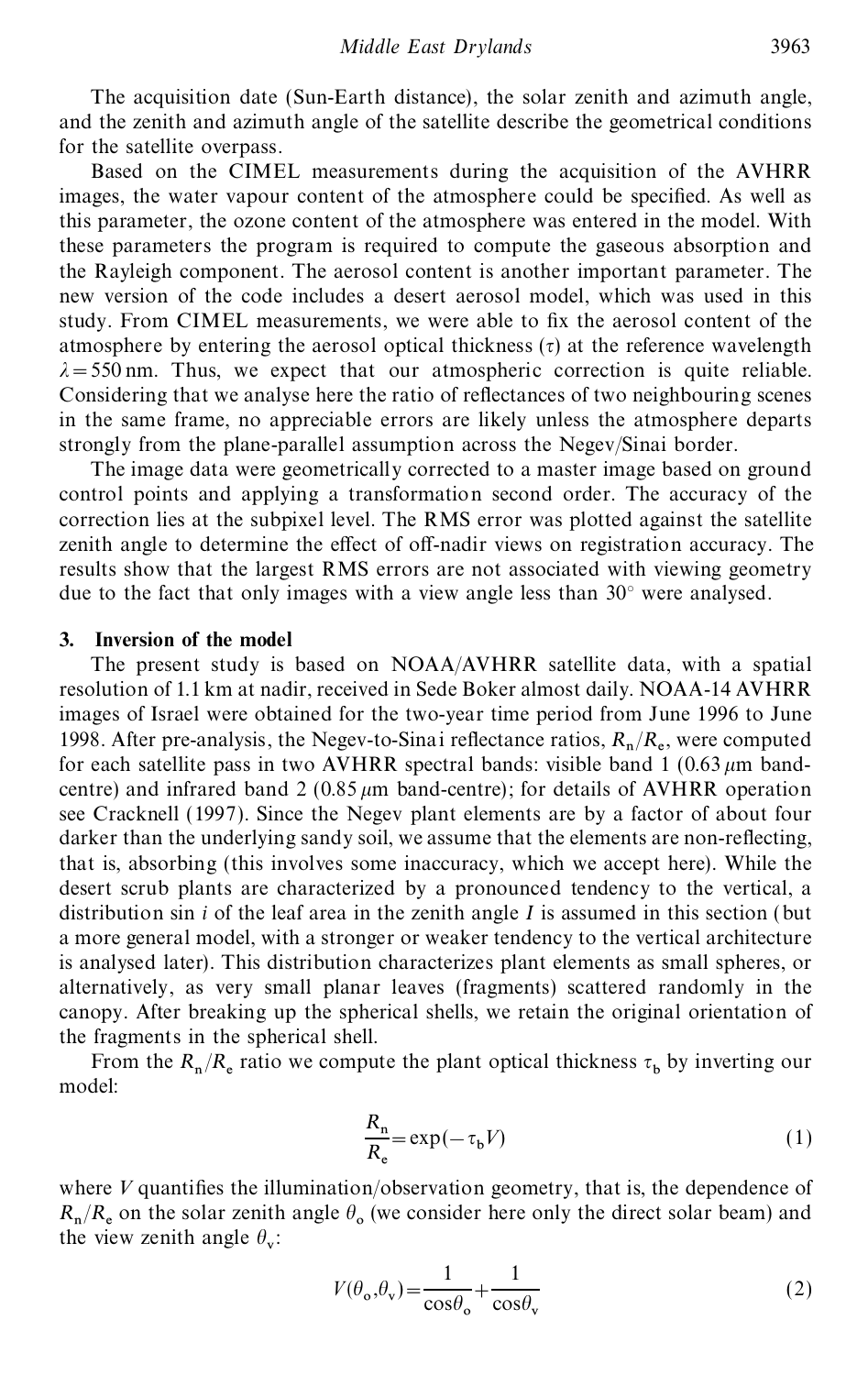This cosine dependence on  $\theta_0$  and  $\theta_v$  expresses the elongation of the path through the canopy with increasing zenith angle (more plant elements are encountered along a longer path). The term  $\exp(-\tau_b/\cos\theta_v)$  depicts in our model the increasing obscuration of the soil with increasing view zenith angle, the so-called limb-darkening of the desert scrub surface, a common characteristic of many steppe types when desert-bloom conditions do not apply (see Dregne 1970; also see figure 3 in Deering *et al.* 1993). The term  $\exp(-\tau_b/\cos\theta_o)$  expresses the shadowing of the soil from the direct beam, with sky radiance neglected.

The values of  $\tau_b$ , derived from equation 1 and presented in table 1, are in each case lower in band 2 than in band 1. In general, absorption by plants is strong in the visible, whereas scattering predominates beyond  $0.7 \mu m$ . However, the reduction in  $\tau_b$  in band 2 as compared to band 1 (which we note in table 1) is quite small, unlike the decrease one would obtain for green vegetation, for which band 2 to band 1 difference in the optical thickness (when incorrectly inferred by an absorption

|                   | $\theta_{o}$ | $R_n/R_e$       | $R_{\rm n}/R_{\rm e}$ | $\tau_{\rm b}$  | $\tau_{\rm b}$  |
|-------------------|--------------|-----------------|-----------------------|-----------------|-----------------|
| Date              | (°)          | Ch <sub>1</sub> | Ch <sub>2</sub>       | Ch <sub>1</sub> | Ch <sub>2</sub> |
| 6 July 1995       | 18.2         | 0.719           | 0.769                 | 0.161           | 0.128           |
| 22 August 1995    | 21.4         | 0.695           | 0.735                 | 0.173           | 0.146           |
| 30 August 1995    | 28.6         | 0.680           | 0.731                 | 0.179           | 0.145           |
| 19 September 1995 | 31.7         | 0.634           | 0.694                 | 0.206           | 0.165           |
| 28 September 1995 | 36.5         | 0.640           | 0.695                 | 0.197           | 0.161           |
| 5 October 1995    | 42.9         | 0.677           | 0.735                 | 0.154           | 0.122           |
| 17 October 1995   | 42.5         | 0.641           | 0.690                 | 0.184           | 0.154           |
| 25 October 1995   | 48.6         | 0.654           | 0.703                 | 0.169           | 0.140           |
| 5 November 1995   | 48.5         | 0.587           | 0.646                 | 0.202           | 0.166           |
| 3 December 1995   | 59.4         | 0.623           | 0.658                 | 0.152           | 0.134           |
| 21 December 1995  | 55.4         | 0.621           | 0.670                 | 0.168           | 0.141           |
| 13 February 1996  | 47.2         | 0.654           | 0.686                 | 0.172           | 0.152           |
| 29 March 1996     | 34.5         | 0.700           | 0.730                 | 0.153           | 0.135           |
| 1 April 1996      | 28.5         | 0.646           | 0.672                 | 0.193           | 0.175           |
| 8 April 1996      | 31.1         | 0.706           | 0.733                 | 0.159           | 0.142           |
| 25 May 1996       | 21.9         | 0.706           | 0.726                 | 0.167           | 0.154           |
| 12 June 1996      | 21.1         | 0.728           | 0.751                 | 0.153           | 0.138           |
| 22 June 1996      | 19.5         | 0.708           | 0.723                 | 0.166           | 0.156           |
| 1 July 1996       | 19.4         | 0.724           | 0.742                 | 0.156           | 0.144           |
| 6 August 1996     | 23.5         | 0.730           | 0.748                 | 0.150           | 0.138           |
| 15 August 1996    | 25.6         | 0.740           | 0.759                 | 0.141           | 0.129           |
| 24 August 1996    | 28.4         | 0.755           | 0.771                 | 0.129           | 0.119           |
| 12 September 1996 | 34.1         | 0.734           | 0.748                 | 0.140           | 0.131           |
| 18 October 1996   | 48.1         | 0.715           | 0.731                 | 0.131           | 0.122           |
| 4 December 1996   | 57.8         | 0.656           | 0.683                 | 0.147           | 0.133           |
| 22 December 1996  | 58.6         | 0.686           | 0.710                 | 0.129           | 0.117           |
| 9 January 1997    | 56.6         | 0.714           | 0.726                 | 0.119           | 0.113           |
| 6 February 1997   | 50.1         | 0.700           | 0.748                 | 0.139           | 0.113           |
| 7 February 1997   | 49.2         | 0.683           | 0.733                 | 0.148           | 0.121           |
| 15 February 1997  | 47.5         | 0.718           | 0.774                 | 0.134           | 0.103           |
| 16 February 1997  | 46.6         | 0.695           | 0.753                 | 0.147           | 0.114           |
| 19 April 1997     | 31.3         | 0.687           | 0.797                 | 0.165           | 0.100           |

Table 1. The optical density of the Negev desert scrub computed for each satellite pass, assuming spherical leaf area distribution.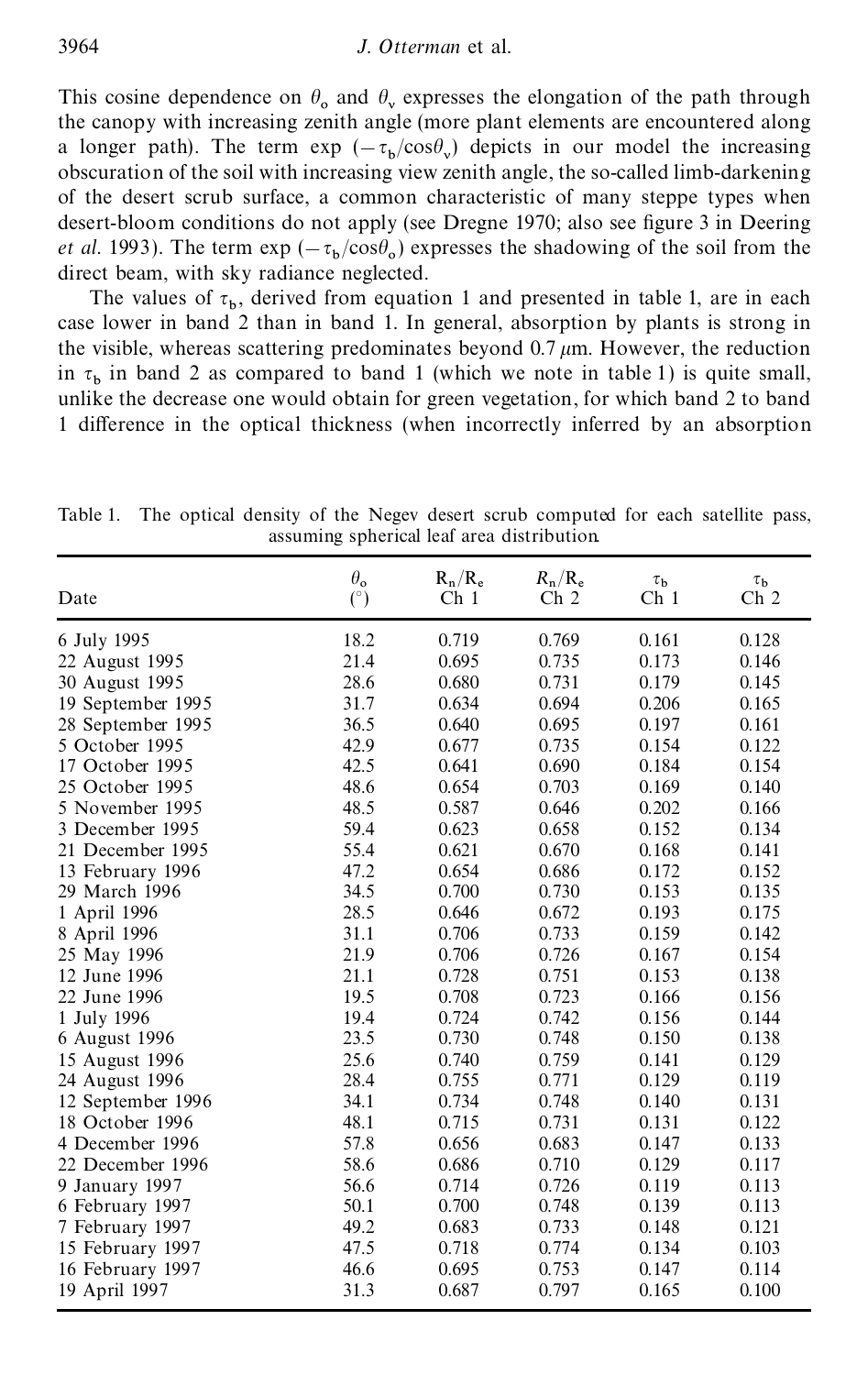model) would be very large. We conclude that the dark brown-grey shrubs of desert scrub absorb strongly in the infrared, only *slightly* less than in the visible.

The ratios presented in table 1 show considerable scatter. The  $R_n/R_e$  ratios and the values of  $\tau_b$  are presented in figure 1 versus the date of satellite overpass. Notwithstanding the appreciable pass-to-pass scatter, we note the seasonal dependence. The seasonal variations that we expect are quite complex. The Sinai/Negev region is characterized by a steep gradient of precipitation, and thus in the December–February period the terrain is more likely to be moist (a darker soil) in the Negev than in the Sinai. Such moisture difference would produce lower  $R_n/R_e$ ratios and higher values of  $\tau_b$ , which is indeed observed.

The Negev-to-Sinai spectral albedo ratio  $A_n/A_e$  is derived from the relationship

$$
\rho_{a}(\theta_{o}) = \frac{A_{n}}{A_{e}} = 2 \int_{0}^{\pi/2} \exp\left[-\tau_{b}\left(\frac{1}{\cos\theta_{o}} + \frac{1}{\cos\theta_{v}}\right)\right] \cos\theta_{v} \sin\theta_{v} d\theta_{v}
$$
(3)

Evaluated from average values of  $\tau_b$ , the Negev-to-Sinai ratios of the spectral albedos (hemispheric reflectances) are  $0.63$  and  $0.55$  in channel 1 and  $0.67$  and  $0.60$ in channel 2, at solar zenith angles of 30° and 60°, respectively. These ratios suggest severe climatic impact (by reduced absorption of insolation, and thus of associated convection) of overgrazing in the Sinai.

## **4. Inversion with model for variable architecture**

We now proceed to invert the Negev-to-Sinai reflectance ratios assuming a plantelement distribution tending even more to the vertical than the spherical-shell distribution assumed in the previous section. Distribution of leaf area normals is such that the projection of the leaves increases with the zenith angle, so that shadowing



Figure 1. The Negev-to-Sinai bidirectional reflectance ratios,  $R_n/R_e$ , and the optical thickness  $\tau_b$  inferred from these ratios, plotted versus the date of observation.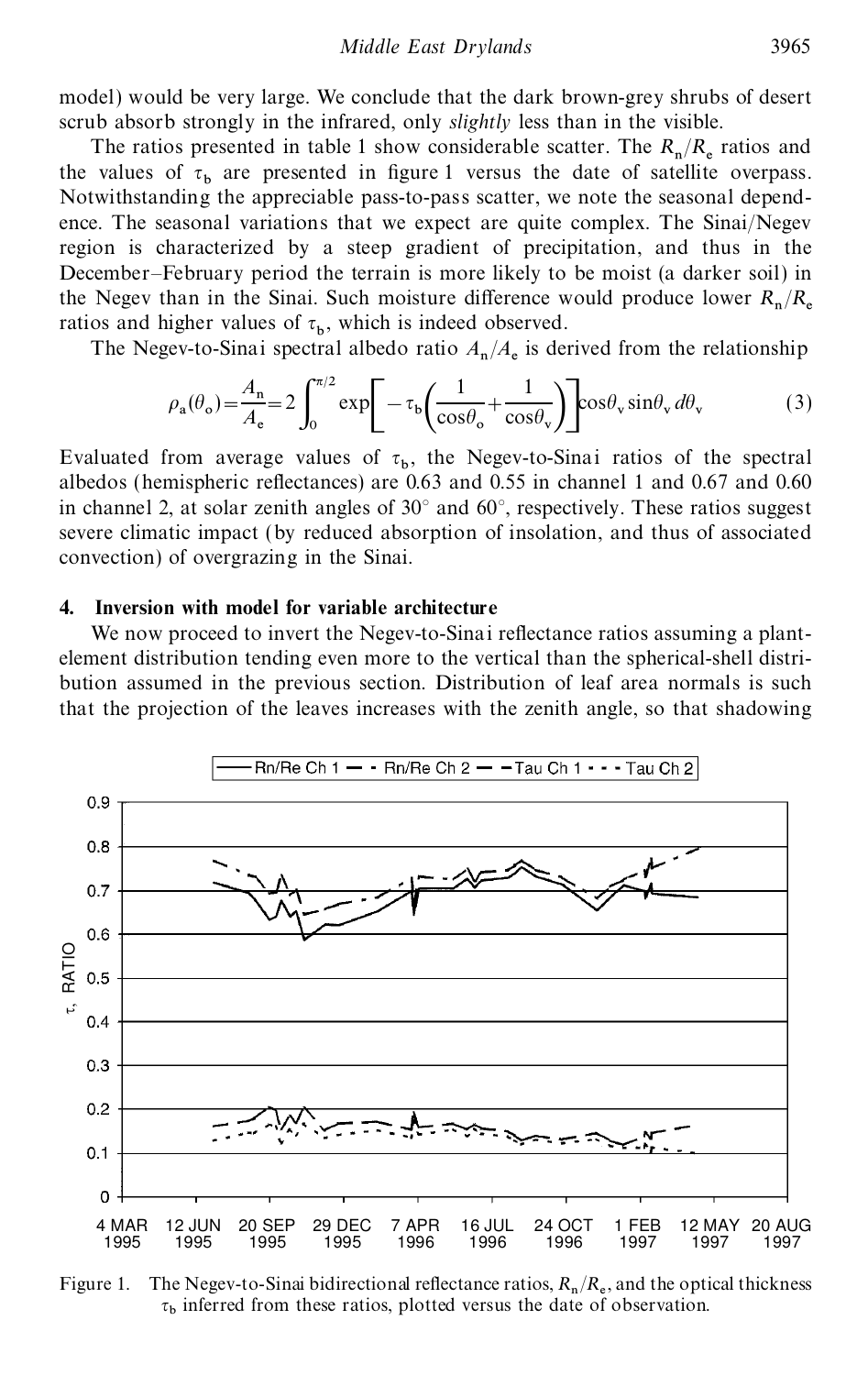probability (per unit length of path) is proportional to  $(cos\theta_o)^{-z}$ , and obscuration of the soil is similarly proportional to  $(cos \theta_v)^{-z}$ , where *z* is our verticality parameter. In figure 2 we present graphs describing our new model for five different tendencies to the vertical. In figure 2 we plot the extinction by the canopy (for  $\tau_b = 0.15$ ) of a ray reflected from the surface,  $\exp\{-0.15(\cos\theta_v)^{-1-z}\}.$ 

The illumination/viewing geometry parameter  $V_z$  is now specified as:

$$
V_z(\theta_\text{o}, \theta_\text{v}) = \left(\frac{1}{\cos \theta_\text{o}}\right)^{1+z} + \left(\frac{1}{\cos \theta_\text{v}}\right)^{1+z},\tag{4}
$$

a function of solar zenith angle  $\theta_{\rm o}$ , view zenith angle  $\theta_{\rm v}$ , and the verticality parameter *z*. The exponent  $1+z$  in equation 4 sums the effect of elongation of the path with increasing  $\theta_v$ , 1/(cos $\theta_v$ ), and the increase  $(1/\cos\theta_v)^z$  in the optical thickness of plant elements (per unit of path-length) in the direction  $\theta_v(z=0.0$  specifies the case of the spherical distribution). The Negev-to-Sinai ratio of bidirectional reflectances,  $R_n/R_e$ , is now given (for the same  $\theta_0$  and  $\theta_v$  in  $R_n$  and  $R_e$ ) as:

$$
R_{\rm n}/R_{\rm e} = \exp(-\tau_{\rm b}V_z) \tag{5}
$$

As we assume bare soil for the Sinai, the plant optical density  $(\tau_b)$  inferred from this relation actually quantifies the difference in plant density between the Negev and the Sinai. As *z* increases, the derived values of  $\tau_b$  become smaller, see table 2. Plant fraction of 18% as viewed from the zenith has been reported for the Negev, and of 4.5% for the Sinai, for a 13.5% difference  $(Q, Zhihao, personal communication,$ 



Figure 2. The cross-section for interception by the plant elements versus the zenith angle  $\theta_{v}$ for spherical ( $z=0.0$ ) and non-spherical distributions, for  $z$  of  $-0.25$ , 0.00, 0.25, 0.50 and 1.00 as a section along the view zenith angle.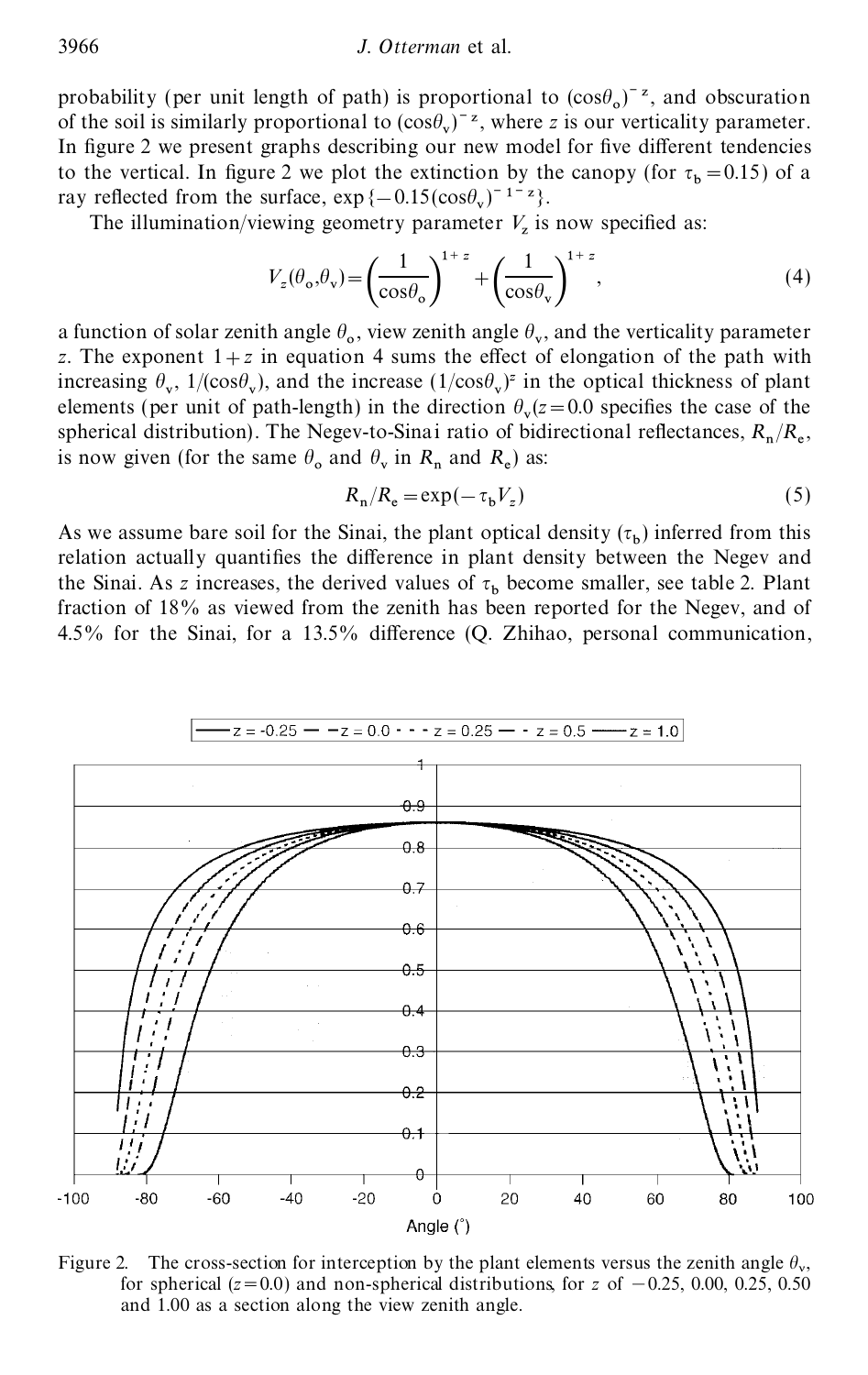|                      |               | Channel 1      |          |             | Channel 2      |          |                 |
|----------------------|---------------|----------------|----------|-------------|----------------|----------|-----------------|
| $\theta_{\rm o}$ (°) | $\mathcal{Z}$ | $\tau_{\rm b}$ | $\sigma$ | $\rho_{az}$ | $\tau_{\rm b}$ | $\sigma$ | $\rho_{\rm az}$ |
| $30^\circ$           | $-0.25$       | 0.166          | 0.022    | 0.64        | 0.142          | 0.019    | 0.686           |
| $30^\circ$           | 0.00          | 0.159          | 0.022    | 0.627       | 0.136          | 0.019    | 0.669           |
| $30^\circ$           | 0.25          | 0.152          | 0.023    | 0.609       | 0.130          | 0.020    | 0.652           |
| $30^\circ$           | 0.50          | 0.145          | 0.024    | 0.592       | 0.124          | 0.021    | 0.635           |
| $30^\circ$           | 1.00          | 0.133          | 0.028    | 0.558       | 0.114          | 0.025    | 0.599           |
| $60^{\circ}$         | $-0.25$       | 0.166          | 0.022    | 0.587       | 0.142          | 0.019    | 0.633           |
| $60^{\circ}$         | 0.00          | 0.159          | 0.022    | 0.548       | 0.136          | 0.019    | 0.596           |
| $60^{\circ}$         | 0.25          | 0.152          | 0.023    | 0.509       | 0.130          | 0.020    | 0.559           |
| $60^{\circ}$         | 0.50          | 0.145          | 0.024    | 0.470       | 0.124          | 0.021    | 0.521           |
| $60^{\circ}$         | 1.00          | 0.133          | 0.028    | 0.392       | 0.114          | 0.025    | 0.442           |

Table 2. Effect of the assumed tendency to vertical of desert scrub on the inferred optical thickness  $\tau_b$  and on the Negev-to-Sinai albedo ratio  $\rho_{az} = A_n/A_e$ .

2000). These measurements would be consistent with *z* approaching 1.0 for which  $\tau_b$  is 0.133 (channel 1, table 2).

We regard our new model, equation 4, as an improvement over the thin verticalcylinders model (or, equivalently, vertical leaves randomly distributed in azimuth) for which obscuration and shadowing of the soil were expressed as dependent on tan  $\theta_v$  and tan  $\theta_o$  respectively (Otterman 1981b). Thus, at  $\theta_v = \theta_o = 0.0^\circ$  the plants become invisible, which indicates that the tangent-dependence model is not appropriate at small zenith angles.

The Negev-to-Sinai albedo ratio  $A_n/A_e$  is calculated for a specific  $\theta_o$  by hemispheric integration:

$$
\rho_{az}(\theta_o, z) = \frac{A_n}{A_e} = 2 \int_0^{\pi/2} \exp\left\{-\tau_b \left[\left(\frac{1}{\cos \theta_o}\right)^{1+z} + \left(\frac{1}{\cos \theta_v}\right)^{1+z}\right]\right\} \cos \theta_v \sin \theta_v \, d\theta_v \tag{6}
$$

As can be seen in table 2, an increased tendency to a vertical architecture (an increasing *z*), produces significantly lower  $\rho_{az}$  ratios (the impact is stronger) than for  $z = 0.0$ . Thus, for  $z = 1.0$  at  $\theta_{\text{o}} = 60^{\circ}$ ,  $\rho_{\text{az}}$  is 0.39 in channel 1 and 0.44 in channel 2, as compared to 0.55 and 0.60 for  $z=0.0$ .

## **5. Discussion and conclusions**

The inversion from the bidirectional reflectance ratios, equation 1, yields the values of  $\tau_b$  for the two AVHRR channels (channel 1, 0.63  $\mu$ m band centre; channel 2, 0.85  $\mu$ m centre). The  $\tau_b$  values presented in table 1 and figure 1 are in the range 0.12 to 0.20 for channel 1 (visible). For channel 2 (solar infrared),  $\tau_b$  has in each case a lower value, by about 0.01 to 0.03. These lower values are only to be expected: these dark stems of desert scrub (for a Negev ground photograph see Otterman (1996); for a photograph taken in the Sinai exclosure, where vegetation quickly recovered after fencing off, see Otterman and Tucker (1985)) do contain some green elements, which scatter rather than absorb in the infrared. Our assumption of absorbing plant elements is slightly less appropriate for channel 2 than for channel 1.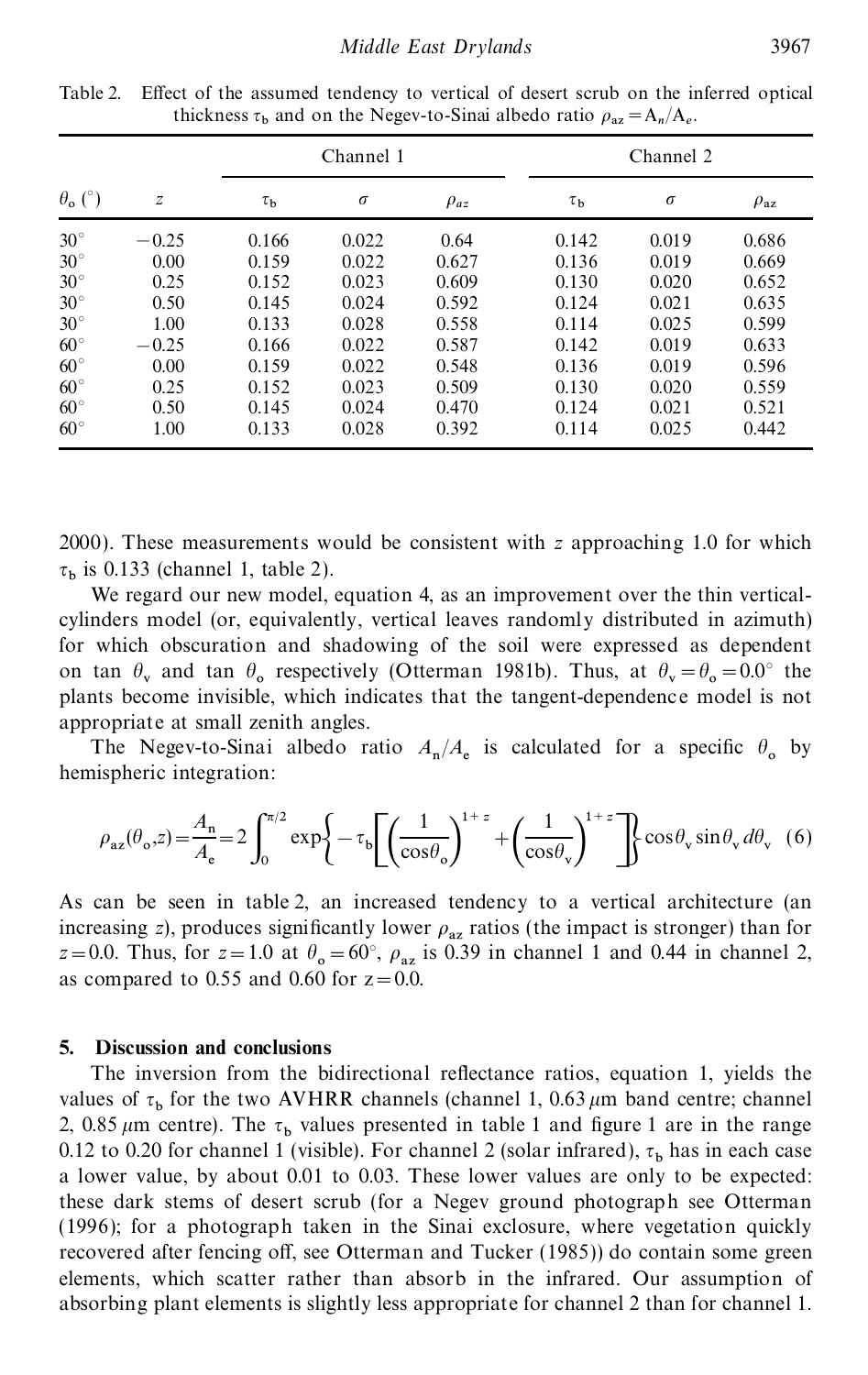Evaluated from average values of  $\tau_b$ , the Negev-to-Sinai spectral albedo ratios  $\rho_a$  are 0.63 and 0.55 in AVHRR channel 1, and 0.67 and 0.60 in channel 2, at solar  $\rho_a$  are 0.65 and 0.55 in AVHKK channel 1, and 0.67 and 0.60 in channel 2, at solar zenith angles of 30° and 60°, respectively, when spherical distribution in the zenith angle of plant elements is assumed.

These ratios suggest severe climatic impact by overgrazing. In the Sinai, the high albedo reduces shortwave heat absorption, reducing therefore the daytime convection (see, for example, Berkofsky 1977). Weaker convection means lower probability of convective precipitation. The desert scrub in the Negev, on the other hand, not only reduces the surface albedo, but also by virtue of the low thermal inertia of the plant elements facilitates daytime heat transfer from the surface to the atmosphere (Otterman 1989).

Anthropogenic impact of overgrazing produces unstable, loose soil (as in the Sinai), essentially bare of vegetation, characterized by a high albedo, in contrast to a desert scrub surface in the protected areas. The control of grazing practices in the Negev (since 1948) produced such a low-albedo desert scrub surface. It appears that the desert scrub, after a rapid recovery when anthropogenic pressures are stopped, tends to persist at a more or less constant density (Otterman and Robinove 1982) consistent with climate and soil conditions. It appears these changes in the surface characteristics increased the convective rains in the region, which is the dominant type of precipitation early in the season (in October; Otterman *et al.* 1990). A pertinent measure for climate-change effects is the ratio Negev-to-Sinai of the spectral albedo (hemispheric reflectance). In this study, we note that the Negev-to-Sinai ratio  $A_n/A_e$  decreases (the effect of anthropogenic pressures is estimated as larger) when a stronger tendency to vertical canopy architecture is assumed (a positive *z*). Thus, for  $z=1.0$ , at  $\theta_o = 60^\circ$  the  $z_a$  ratios become 0.39 in band 1 and 0.44 in band 2 (compared to 0.55 and 0.60 for  $z=0.0$  quoted earlier in this section.

Our analysis here is somewhat simplistic, as we did not consider that the plants do reflect to some extent, even though they are much darker than the soil. In calculating the plant optical thickness  $\tau_b$ , equation 1 or 5, we assume that the soil in the Negev has the same reflectance properties as the soil in the Sinai. Actually, the soil in the Negev could be slightly darker than the loose soil in the Sinai (Karnieli and Tsoar, 1995), and its anisotropy could be altered by stabilization. Still another simplication is that we consider the direct solar beam as the sole illumination source, neglecting the scattered sunlight (diffuse radiation). As our calculations of the ratio  $\rho_a$  depend on the direction of illumination (here the direct beam only at zenith angle  $\theta_0$ ), our neglect of the scattered sunlight (which effectively comes in at zenith angle of about  $60^{\circ}$ ) may introduce appreciable inaccuracies. The importance of scattered sunlight as a source certainly increases with increasing  $\theta_0$  but its evaluation depends on the scattering versus the absorbing properties of the atmosphere  $(Da**v**é 1978)$ , and specifically the single-scattering albedo of aerosols (which quantifies absorption versus scattering). The effects of contrast attenuation by the atmosphere are essentially removed by our atmospheric correction. Under clear sky conditions these effects are small for bright surfaces (see specific calculations for Sinai-Negev by Otterman and Fraser (1976)), but not necessarily negligible. We recommend a specific value of our verticality parameter,  $z = 0.5$ , as appropriate for desert scrub since  $\tau_b$  of 0.145 (in channel 1) fits quite well with the assessments from the zenith of the Negev plant cover. Our calculations, however, cannot be claimed to be truly quantitative. We note that the inferred value of  $\tau_b$ , which apart from the surface albedo is an important parameter for assessing surface–atmosphere interactions (Otterman 1989), varies only in a narrow range with *z*.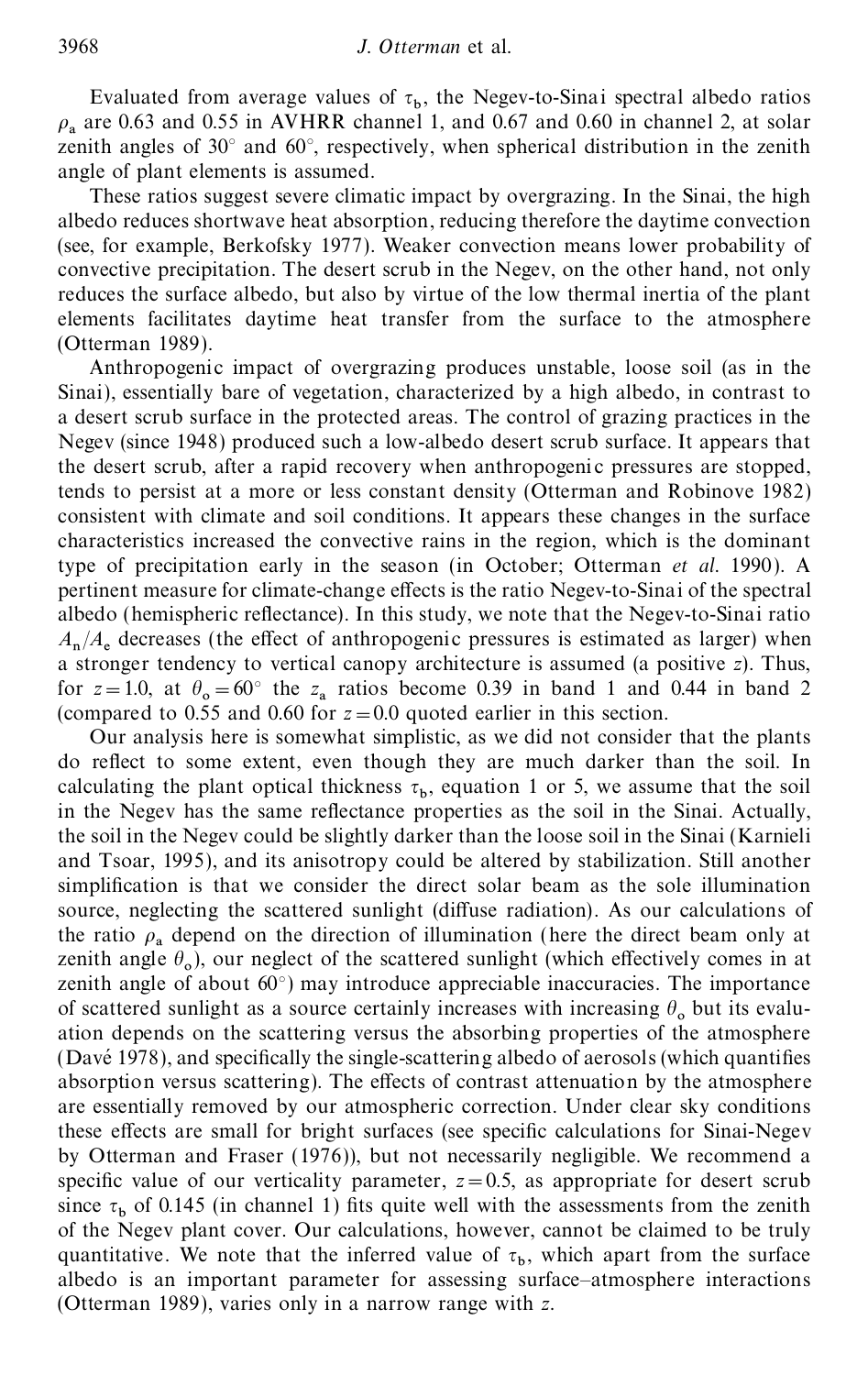The early analysis of the Sinai-to-Negev contrast (Otterman 1974, Otterman and Fraser 1976), in which the anisotropy of the surface reflectance was disregarded, seriously underestimated the effect of the anthropogenic impact. We conclude that plant architecture, which affects the reflection anisotropy, should be considered when evaluating the albedos of vegetated versus bare (impacted) surfaces. Uncertainty in the distribution of the leaf area as a function of the zenith angle can produce significant uncertainty in the albedo assessment. Multi-directional reflectance measurements over selected sites by an instrument such as the PARABOLA (Deering *et al.* 1993) should be conducted to provide information about the reflectance anisotropy; see the discussion of ground-truth measurements by Otterman *et al*. (1987) for determination of the desert scrub structure. This information should significantly enhance the value of satellite measurements.

## **5. Acknowledgments**

Comments by D. Kimes and S. Sandmeier, NASA/GSFC, resulted in a signicantly improved presentation of our model and of our conclusions.

## **References**

- Berkofsky, L., 1977, The relation between surface albedo and vertical velocity in a desert. *Contributions to Atmospheric Physics*, **50**, 312–320.
- BLAD, B. L., and BAKER, D. G., 1972, Orientation and distribution of leaves within a soybean canopy. *Agronomy Journal.*, **64**, 26–29.
- BREECE III, H. T., and HOLMES, R. A., 1971, Bidirectional scattering characteristics of healthy green soybean and corn leaves *in vivo. Applied Optics*, **10**, 119–127.
- BUNNIK, N. J. J., 1978, The multispectral reflectance of shortwave radiation by agricultural crops in relation with their morphological and optical properties. *Mededelingen L andbouuwhogeschool , Wageningen, Nederland*, **78–1**, 175.
- COLWELL, J. E., 1974, Grass canopy spectral reflectance. *Proceedings of the 9<sup>th</sup> International Symposium on Remote Sensing of Environment,* April 15–19, Ann Arbor, Michigan, pp. 1061–1077.
- COUREL, M. F., KANDEL, R. S., and RASOOL, S. I., 1984, Surface albedo and the Sahel drought, *Nature*, **307**, 528–531.
- Coulson, K. L., 1966, Effect of reflection properties of natural surfaces in aerial reconnaissance. *Applied Optics*, **5**, 905–917.
- COULSON, K. L., and REYNOLDS, D. W., 1971, The spectral reflectance of natural surfaces. *Journal of Applied Meteorology,* **10**, 1285–1295.
- Cracknell, A. P., 1997, *T he Advanced Very High Resolution Radiometer (AVHRR)*, (London: Taylor and Francis).
- Davé, J. V., 1978, Extensive datasets of the diffuse radiation in realistic atmospheric models with aerosols and common absorbing gases. *Solar Energy*, **21**, 361–369.
- DEERING, D. W., ECK, T. F., and OTTERMAN, J., 1993, Bidirectional reflectances of selected desert surfaces and their three-parameter soil characterization. *Agricultural and Forest Meteorology*, **52**, 71–93.
- Dregne, H. E., 1970, Arid Lands in Transition, *American Association for the Advancement of Science*, pp. 424.
- Holben, B. N., Eck, T. F., Slutsker, I., Tanre, D., Buis, J. P., Setzer, A., Vermote, E., Reagan, J. A., Kaufman, Y. J., Nakajima, T., Lavenu, F., Jankowiak, I., and Smirnov, A., 1998, AERONET—A federated instrument network and data archive for aerosol characterization. *Remote Sensing of Environment*, **66**, 1–16.
- KARNIELI, A., and TSOAR, H., 1995, Satellite spectral reflectance of biogenic crust developed on desert dune sand along the Israel-Egypt border. *International Journal of Remote Sensing,* **16**, 369–374.
- KIMES, D. S., and SELLERS, P. J., 1985, Inferring hemispherical reflectance of the earth's surface for global energy budgets from remotely sensed nadir or directional radiance values. *Remote Sensing of Environment,* **18**, 205–223.